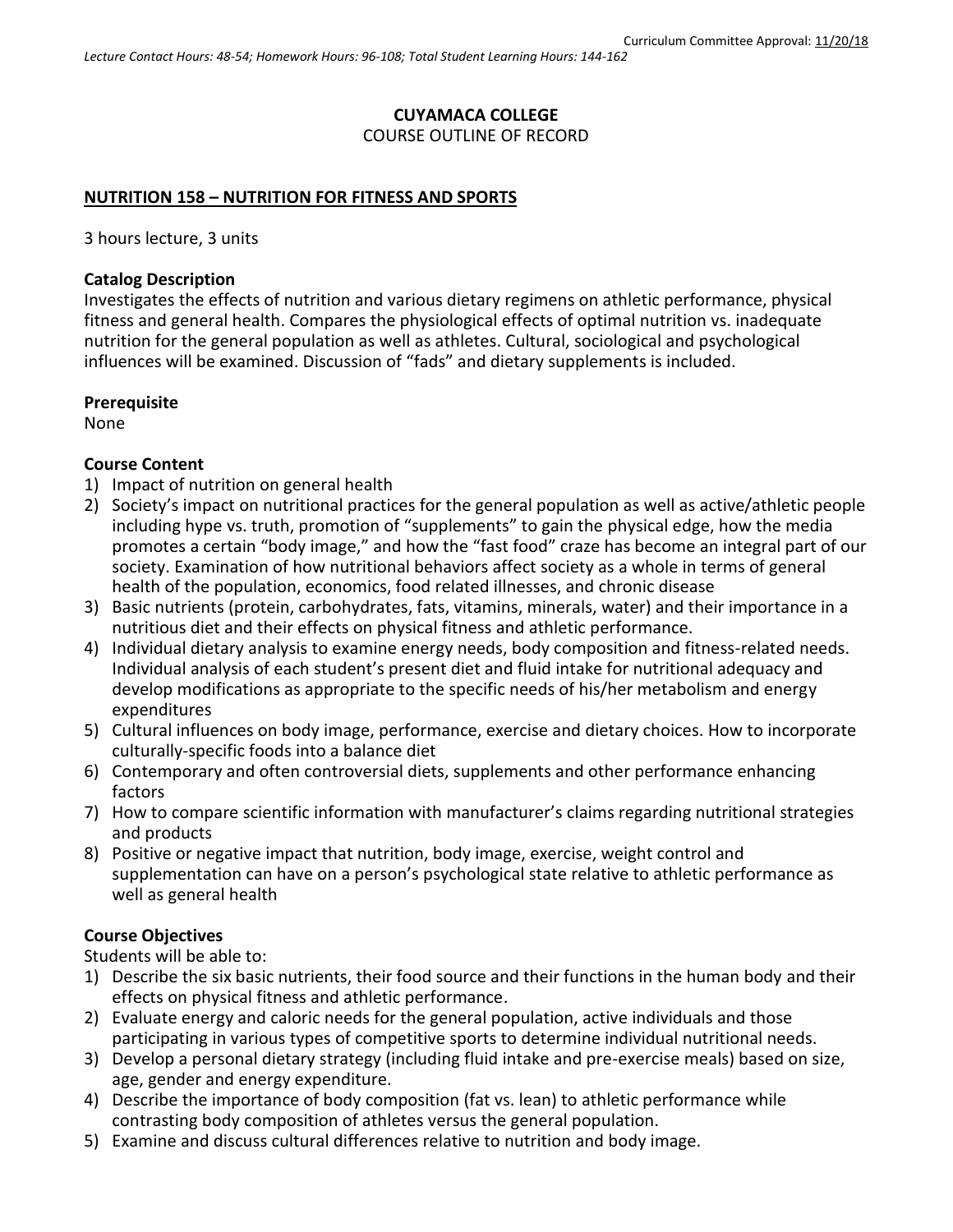- 6) Describe societal influences on dietary choices and conversely the impact of nutritional practices on our society.
- 7) Develop strategies to successfully scrutinize "hype" from truth relative to food, supplements and exercise advertising.
- 8) Examine the importance of monitoring fluid and electrolyte balance during exercise, training and competition.
- 9) Describe possible heat disorders and measures for preventing them.
- 10) Describe the impact of psychological factors on performance, body image and nutritional choices.
- 11) Evaluate current nutritional practices such as "carbohydrate loading" for safety and effectiveness.
- 12) Investigate authoritative sources for nutritional information relating to athletic performance.
- 13) Analyze the effects of supplements, steroids, mood modifiers and other chemicals on health and athletic performance.

## **Method of Evaluation**

A grading system will be established by the instructor and implemented uniformly. Grades will be based on demonstrated proficiency in subject matter determined by multiple measurements for evaluation, one of which must be written essay exams, skills demonstration or, where appropriate, the symbol system.

- 1) Quizzes and exams that measure students' ability to identify, explain, describe and/or provide examples of nutritionally balanced foods and healthy eating habits.
- 2) Personal nutrition assignment in which students perform a computer analysis of their daily diets, compare their nutritional intake to daily recommended allowances, and submit a plan for modifying their diets to maximize performance.
- 3) Written case study analysis in which students assess the nutritional needs of various populations based on age, gender, activity level and culture.

# **Special Materials Required of Student**

Calculator

## **Minimum Instructional Facilities**

Smart classroom

# **Method of Instruction**

- 1) Lecture and group discussion
- 2) Nutritional analysis software

# **Out-of-Class Assignments**

- 1) Assigned reading
- 2) Personal nutrition assignment
- 3) Research on various commercial sport nutrition claims
- 4) Case study/diet plan for specific, assigned population

# **Texts and References**

- 1) Required (representative example): Williams, et al. *Nutrition for Health, Fitness and Sport*. 11th edition. McGraw Hill, 2017.
- 2) Supplemental:
	- a. American College of Sports Medicine position papers on nutritional issues

# **Student Learning Outcomes**

Upon successful completion of this course, students will be able to:

- 1) Identify the six classes of nutrients by name, function, caloric energy in a gram, food source, and range of caloric amount in total diet.
- 2) Identify the unique nutritional needs of active individual and athletes.